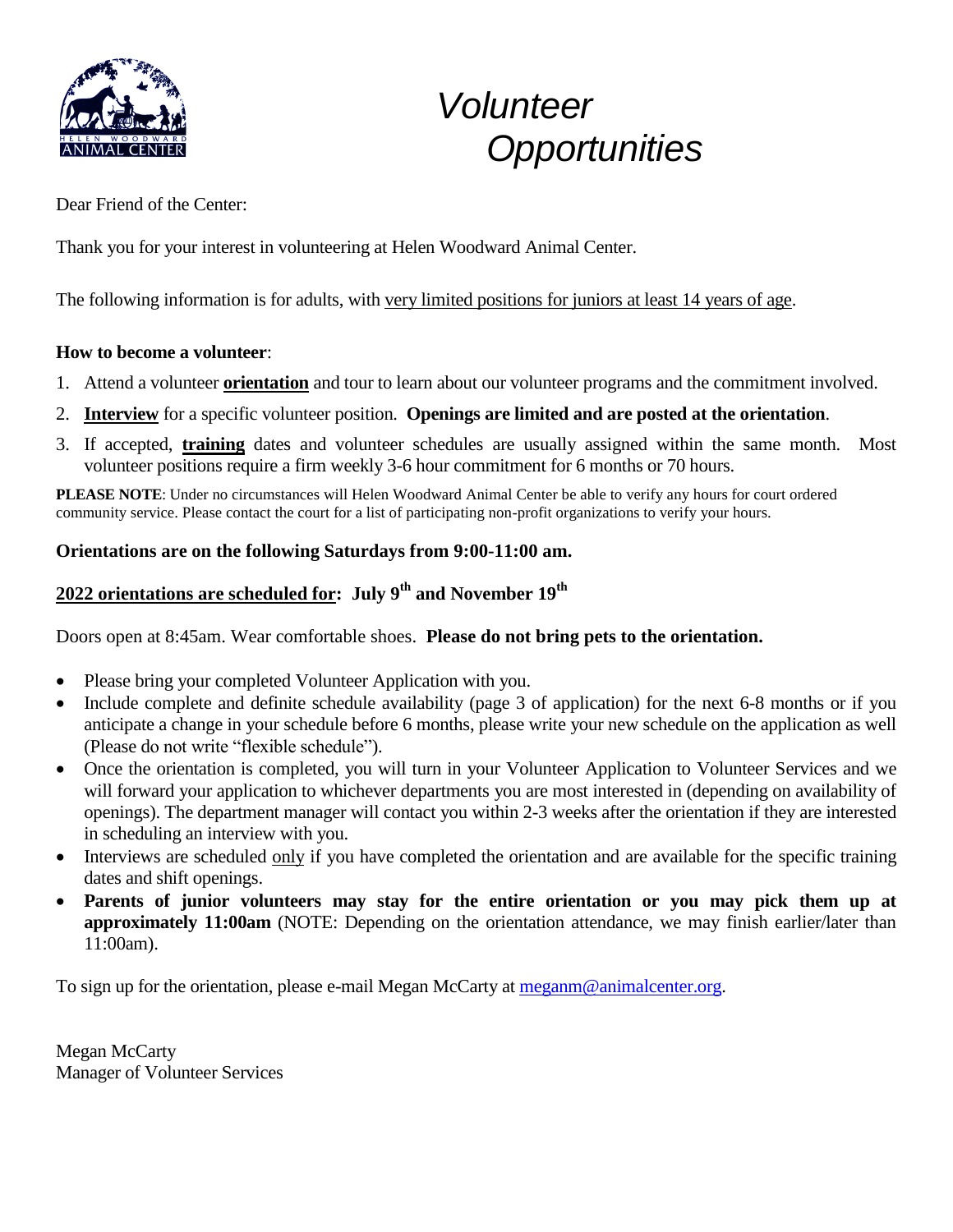## *VOLUNTEER OPPORTUNITIES*

#### *AniMeals:*

This program provides free food to the pets of homebound elderly, disabled citizens, low income, wounded warriors, and homeless. **Food Packagers** customize each client's food for the delivery some routes pack weekly some bi-weekly or monthly. Organizational skills are necessary and the ability to lift. **Meals Delivery People**  pick up the packaged meals from Helen Woodward Animal Center and deliver to the appropriate locations around the county. Frequency depends on route and size of route depends on size of car needed. **Bin/Barrel Monitors** pick up food from donation bins in pet supply stores on a regular basis. You build rapport with store employees, helping them understand how beneficial AniMeals is to their stores and to the pets who receive the food. (Once per week or twice per month. A car is necessary). **Volunteers must be at least 18 years old to make deliveries.**

#### *AniMeals Pet Food Drive:*

AniMeals is a pet–food-on-wheels program that provides free food to the pets of homebound elderly, disabled citizens, low income, wounded warriors, and the homeless. Junior volunteers 10 years old and up may hold a pet food drive at a local supermarket or other location to collect food for the program. Parental supervision is required. Please request specific guideline information. **(The general volunteer orientation is not required.)** 

#### *Adoption Department:*

Pets awaiting new homes need extra T.L.C.! Working in the Adoption Department includes exercising and socializing dogs or cats, restocking kennel supplies, kennel cleaning, laundry, and dishes. Additionally, the front desk needs assistance with customer service such as, answering phones, greeting clients, and clerical duties. **Volunteers must be at least 16 years old to apply. Openings are very limited.** Once trained, volunteers are scheduled to come in once a week for a 3-hour shift. Shift times start at 7:30-10:30am, 10:00am-1pm, 12:30- 3:30pm, and 3:00-6:00pm. Shifts are available Sundays through Saturdays. Volunteers work with minimum supervision. Volunteers working with dogs need to be physically able to handle very large, enthusiastic dogs. Commitment required is 6 months or 70 hours with a regular weekly schedule. Volunteers can be at least 14-16 years of age to help with cleaning kennels, doing laundry and washing dishes only.

#### *Foster Department:*

The foster department works to make sure that animals coming in have homes until they are ready for adoption. **On-site foster volunteers** help set fosters up with their animals and ensure they have everything they need to care for them. Duties involve organizing files, stocking supplies, packing supplies, assisting during intake, and helping send animals home. **These individuals must be at least 14 years of age to apply.** Once trained, volunteers are scheduled to come in once a week for a 3-hour shift and must commit to volunteering for at least 6 months.

**In Home Training Volunteers** assist with the foster onboarding process by going to potential foster's homes and doing one-on-one trainings or home checks and then sending a report to foster staff. **These individuals must be at least 21 years of age to apply.** Once trained, volunteers are scheduled as needed (typically 3 hours per week) and must commit to volunteering for at least 1 year.

**Foster families** care for pets in their home. Volunteers provide varying levels of care for orphaned canines and/or felines, including but not limited to bottle feeding, medical assistance, socialization, or simply cuddling & feeding. **This is a separate application process**. **(The general volunteer orientation is not required.)**  Volunteers participate in an interview and training process for certification. The foster application is available online at [www.animalcenter.org](http://www.animalcenter.org/) or from the volunteer office. **Volunteers must be at least 18 years of age.** Once trained, volunteer's name is put on a list to be called to care for animals 1 week to 6 years of age, as the need arises. (Volunteers are not 'on-call' indefinitely. They are called at the time of need to see if they are available for about 1-8 weeks.) The pets are brought back to the Center once they are ready for adoption.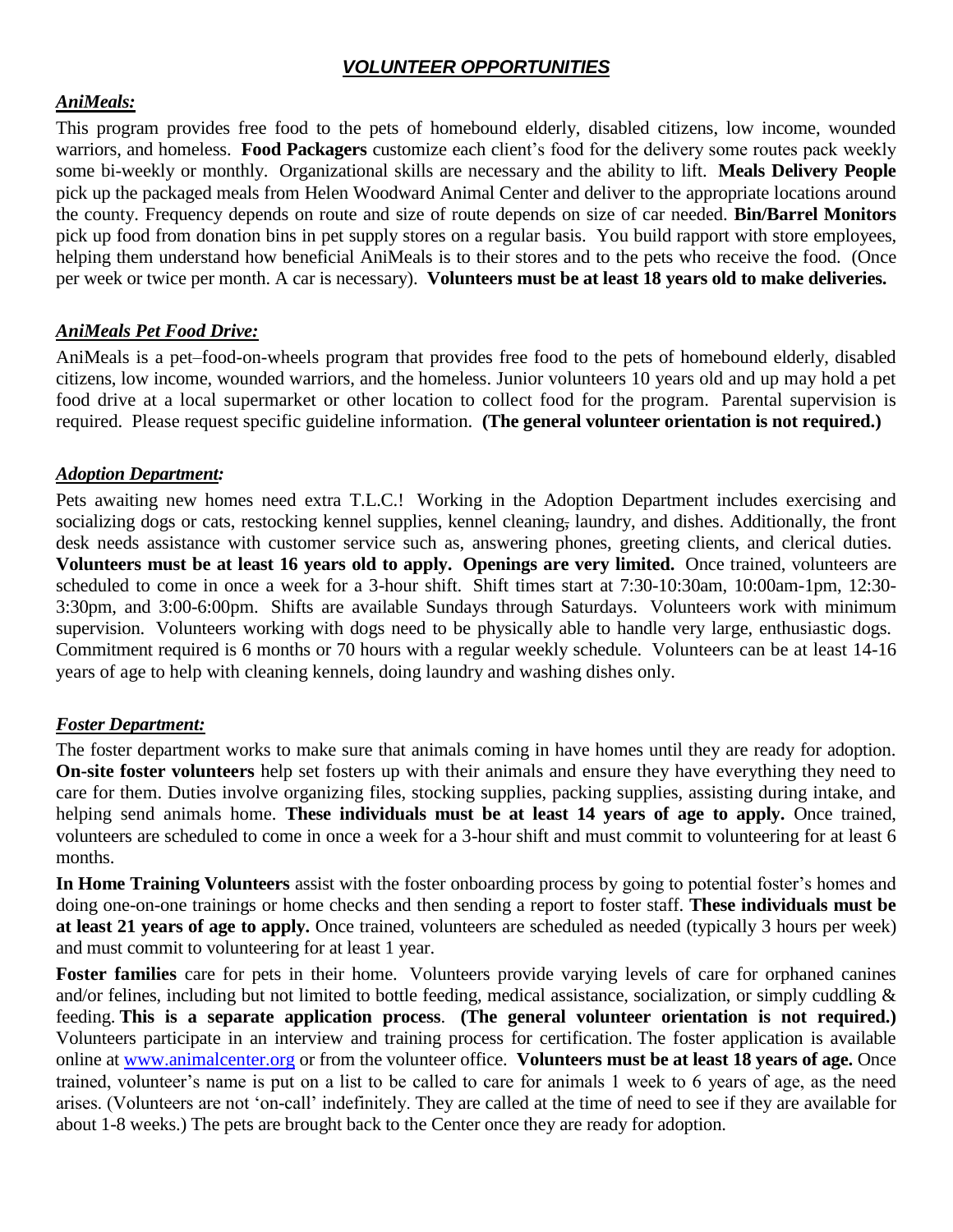#### *Club Pet:*

Club Pet is looking for energetic volunteers to give our boarding dogs and cats lots of attention and T.L.C! Volunteers are needed 7 days a week. You must be able to commit to a 3 hour block of time, once per week, for at least 6 months. Our volunteer shifts are 10am to 1pm, 11am to 2pm, 12 noon to 3pm, 1pm to 4 pm, 2pm to 5pm and 3pm to 6pm. Our dogs and cats miss their families, so our volunteers step in to give them the love and attention they need while boarding. Volunteers exercise our dogs by taking them on walks and doing off leash field play. For our older dogs, we offer T.L.C. and Cuddle times in the kennel or out in the sun on the lawn. Our cats look forward to their Feather time sessions. Felines also enjoy Bubble time, Cuddle time and T.L.C. sessions with our volunteers. **Volunteers must be at least 16 years old to handle animals**. Volunteers must also pass our dog handling class, which is given as part of the Club Pet Volunteer orientation and training program. Volunteers can be at least 14-16 years of age to help with cleaning kennels, doing laundry and washing dishes only.

#### *Administration Desk:*

Volunteers in this position will be greeting guests as they arrive to our Administration building which currently houses our HR department, Accounting, Development, Operations, etc. Volunteers also answer all incoming calls to the Center and transfer them to the appropriate department. Various tasks such as organizing packets, stuffing goodie bags, organizing paperwork, etc. may be given from departments based on need. Volunteer positions are usually a weekday shift for 3-5 hours. We need volunteers who have organizational and customer service skills as well as attention to details. **Volunteers must be 21 years of age or older.** 

#### *Therapeutic Riding:*

Therapeutic riding is dedicated to serving clients with special needs through equine-assisted activities. Equine assisted activities have a substantial positive impact on a student's emotional, social, cognitive and physical development. Volunteers help to provide the necessary environment of safety, support, and fun by assisting in several roles. In lessons, volunteers serve as either leaders of the horse or as side walkers, helping the rider with various tasks such as balance, motor skill planning, or focus. Volunteers also assist in barn chores, tack cleaning, grooming, and preparing horses for lessons. Volunteers are requested to come to the same 4 hour shift on a weekly basis. A 6 month overall commitment is required. Shift times range from 1:00-5:00 Tuesday through Sunday, and 8:30-12:30 Fridays, Saturdays, and Sundays. Volunteers must be able to help lift and support an adult rider. **Junior volunteer openings (ages 16-17) are limited. For junior volunteers, an extensive background of lessons or comparable horse experience is required. We may have several camps in the summer where juniors are needed for 1-2 weeks.** A background of lessons or comparable horse experience is highly recommended for all volunteers, but a limited number of positions may be available for volunteers 18 and older with limited or no horse experience. Please note, volunteers do not have the opportunity to ride our horses.

#### *Equine Hospital Volunteers:*

Volunteers in the Equine Hospital assist the technicians with animal husbandry like grooming and walking. Occasionally volunteers may assist technicians in cleaning procedure rooms and the barn. This opportunity is generally for those with an interest in attending veterinary school for large animal medicine. Extensive experience with horses is required. A 6 month commitment is required; exceptions are made for summer help. Shifts are once a week for 5 hours and the ability to be outside in a typical horse environment with ability to hand walk multiple horses. An interview with management is necessary. **Volunteers must be at least 16 years old.**

#### *Pet Encounter Therapy:*

PET involves taking a **variety of animals** to visit special needs clients in a variety of health care settings: skilled nursing facilities, hospitals, children's shelters, mental health facilities to name just a few. The majority of PET volunteers use their own dogs that have been screened for both temperament and health by PET personnel and approved for the work (only privately owned dogs are used – not adoptables.) Volunteers may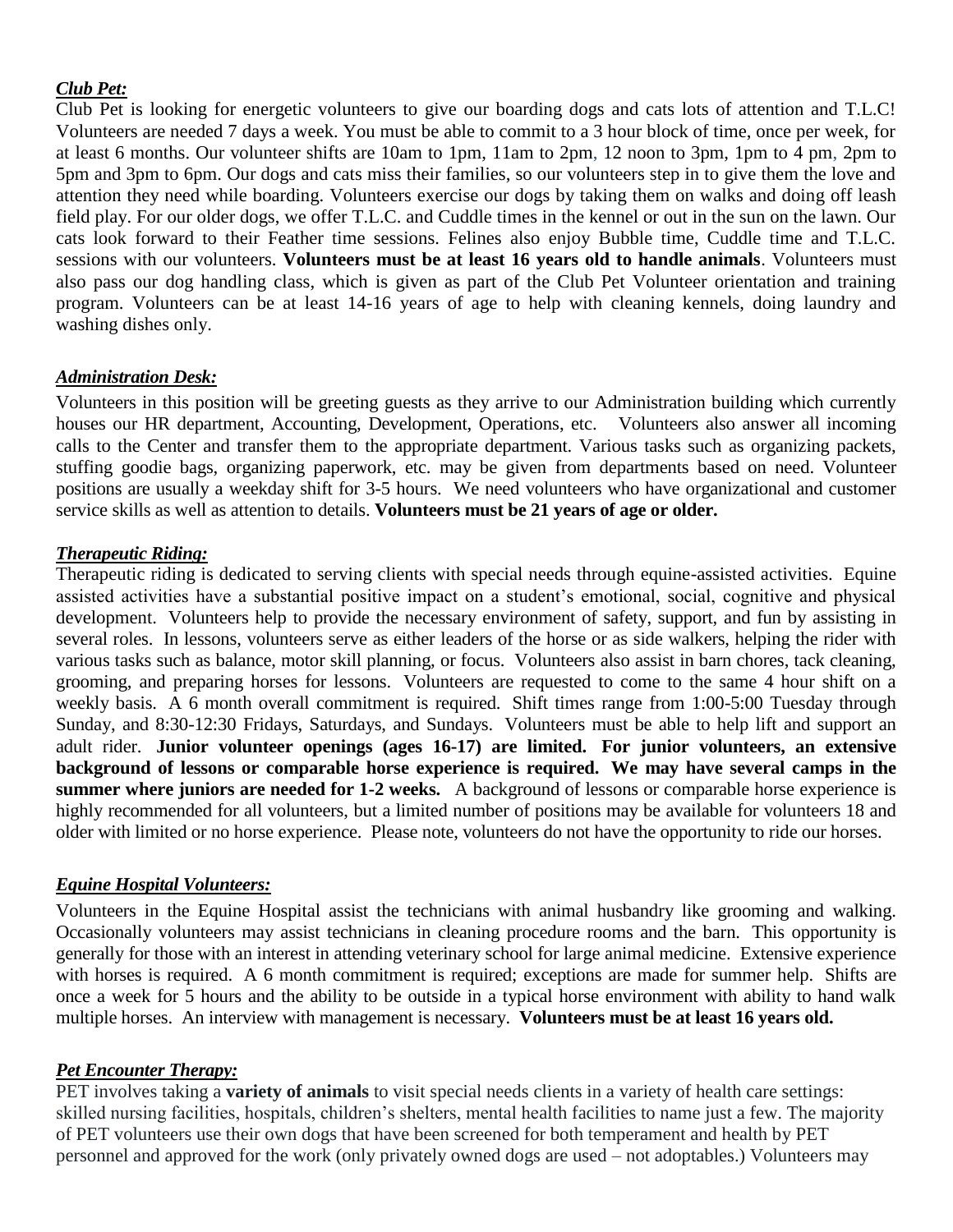use Center-owned rabbits, guinea pigs, reptiles, and birds, but small animal shifts are very limited. Ask the Manager of Volunteer Services for screening forms to find out if your pet is suited for this type of volunteer work. All Volunteer-owned dogs are screened and introduced to the program after the volunteer is trained. This rewarding program requires patience and an outgoing personality. A commitment of four shifts (usually 3 hours each) per month, scheduled in advance is requested. Generally this program is on weekday mornings or early afternoons. **Volunteers must be at least 18 years old.**

#### *Exotic Animal Care Assistants:*

Volunteers assist the Exotic Animal Caregivers with husbandry, cleaning, exercising, and socializing of the exotic pets used in our Education and Pet Encounter Therapy programs. The animals are divided into three different categories including: amphibians and reptiles, birds, and small mammals (chinchillas, guinea pigs, and rabbits). Volunteers will typically start in just one category of animal as is deemed to best suit their exotic pet experience, but there are opportunities for growth into the other animal categories with time and commitment. **Volunteers must be at least 14 years old.** A 6 month or 70 hours commitment is required. Shifts: 9am-noon or (rarely) noon-4pm.

#### *Education Barn Animal Care Assistants:*

Volunteers assist the Barn Animal Caregivers with husbandry, cleaning, exercising, and grooming of the hoofstock and barnyard creatures used in our Education and Pet Encounter Therapy programs. The animals can include a variety such as: alpacas, chickens, goats, invertebrates, miniature horses, and sheep. Volunteers must have some prior animal experience and attention to safety in order to work with these larger animals. **Volunteers must be at least 14 years old.** A 6 month or 70 hours commitment is required. Shifts: 9am-noon.

#### *Education Department Assistants:*

Our summer camp program has 12, week-long sessions. Junior volunteers, **ages 14-17**, may apply to be teacher assistants for one week, Monday through Friday (you may apply for more than one week, but it's not a guarantee that you'll be able to volunteer for all of the dates that you request). Junior volunteer assistants help instructors with behavior management as well as setting up and cleaning up for the day.

**\*** Important note to Juniors: **This program has a separate application and training program** to teach classroom leadership skills and determine junior volunteer readiness to be classroom assistants. The "Critter Camp" application is available in January or early February. **(The general volunteer orientation is not required.)** The application period is January through March, with summer assignments made in late April/early May.

#### *Weekend Party Helpers:*

Our weekend programs consist of birthday parties, scout field trips and Individual Animal Encounters. Junior volunteers ages 14 – 17 may apply to assist instructors with these programs. Junior volunteers will help with program set up/clean up, face painting, providing hand sanitizer after clients pet animals, and other general helpful assistance as needed by instructors. Volunteers usually work 3-4 hour shifts on Saturday or Sunday from  $10 - 1$  or  $2 - 5$ .

#### *Special Events:*

Our fundraising events include the Spring Fling black-tie event (early June); HOPE Telethon (November/December), Pawmicon (July) and Surf Dog (September). Volunteering only for events does not require the general orientation and tour. It does require an on-site training session and a 5-8 hour shift on the day of the event. Tasks include set-up, take down, registration, auction sales, cashiering, vendor assistance, course control, etc. Limited positions are available for junior volunteers (14 and up). Contact the Volunteer Department for more information. **(The general volunteer orientation is not required.)**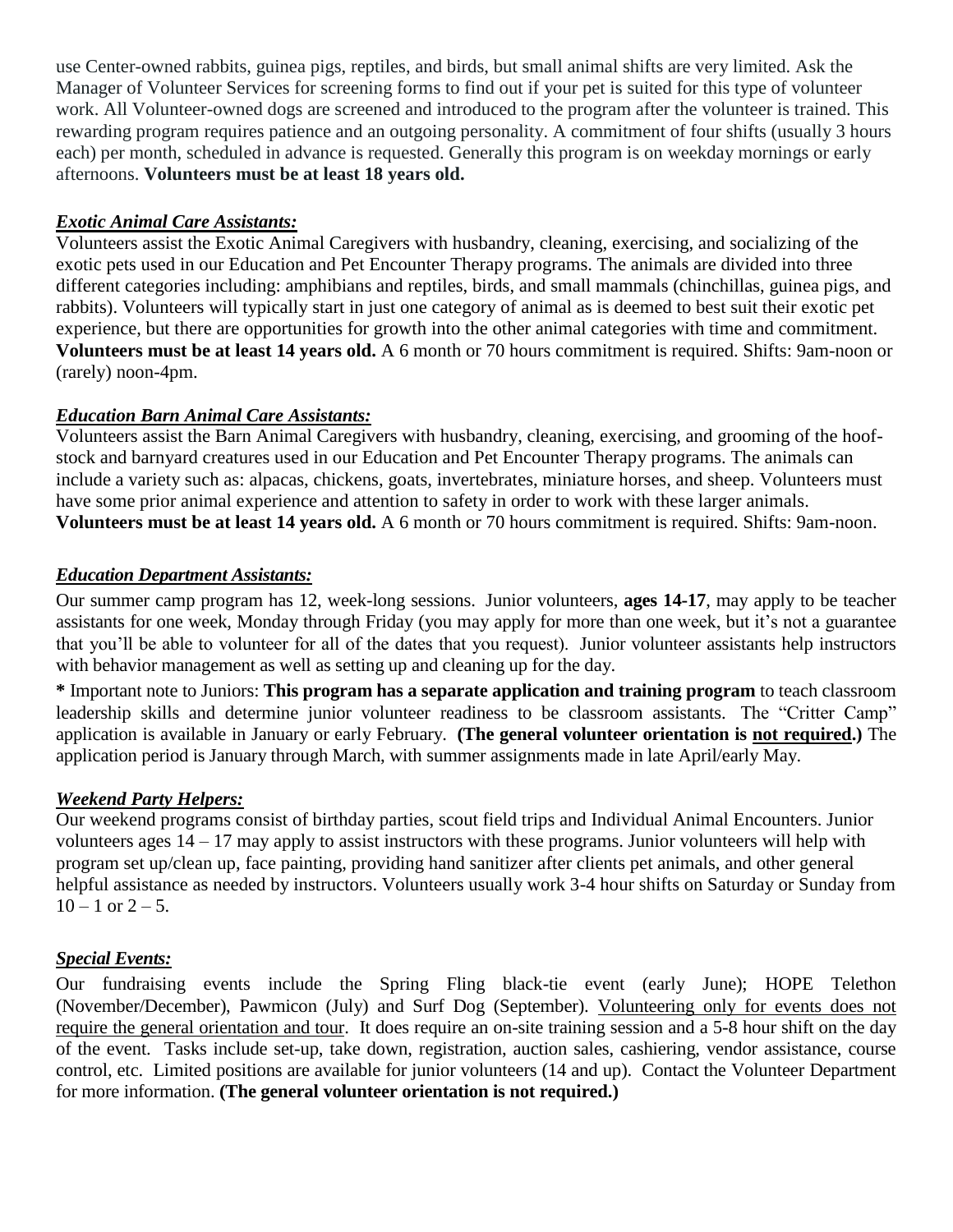#### *Coins for Critters:*

A fun and flexible way to help the Center's programs! Join a program where you monitor donation canisters in retail locations near your home. Volunteers exchange full canisters for empty ones on a weekly basis. We need volunteers who live in coastal North County. We also need volunteers to help recruit new business.

#### *Helen Woodward Cares for Critters Outreach Program:*

This program involves volunteers going to various locations around San Diego County (such as shopping malls, stores, etc.), setting up a booth and soliciting donations for the Center as well as talking with the public about Center programs and handing out brochures. At most events, an adoptable dog is brought to increase traffic. NOTE: In order to transport/handle any adoption animals, you must complete the Animal Handling Training class. Classes are scheduled usually following a Volunteer Orientation. Volunteers must be at least 14 years of age or older to participate in this program.

#### *Orphaned Objects Resale Shop:*

Orphaned Objects is a boutique style shop offering some of the best deals in San Diego. We carry one-of-a-kind items, furniture, home décor, games and toys, books, jewelry, art, clothing, shoes, sports equipment, pet products and more.

All sales at Orphaned Objects Resale Shop benefit the programs and pets at Helen Woodward Animal Center. Volunteers help ring up sales, organize and sort through inventory, assist with projects as needed from the store manager and tag items for sale. Volunteers must be at least 14 years of age or older.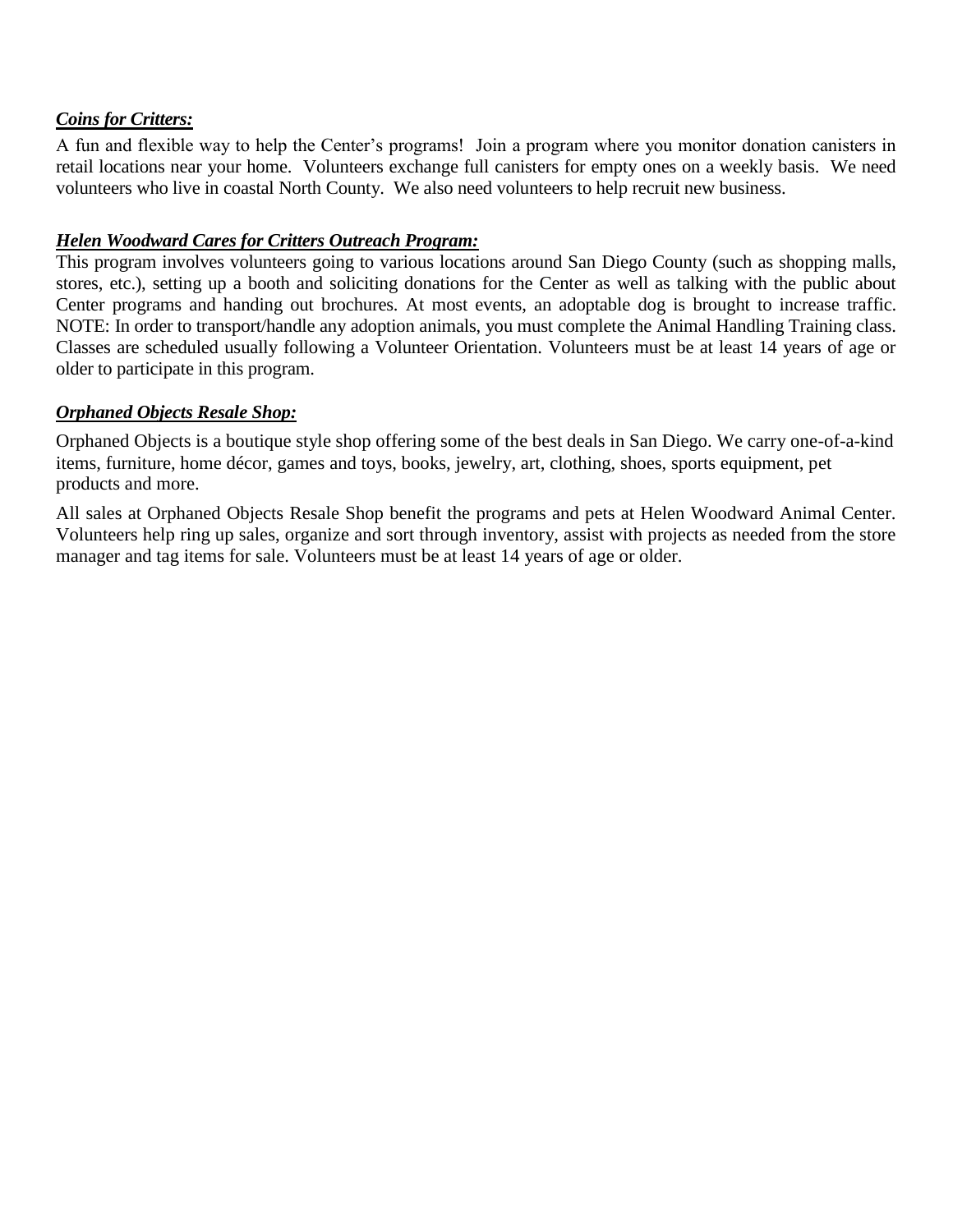# **I-5 Northbound (from San Diego, El Cajon)**

I-5 to Del Mar Heights Rd. Go right (east) at end of ramp. At El Camino Real, turn left. At San Dieguito (about 2 miles) turn right (Stop light at this intersection). Travel about 3.3 miles to El Apajo Road and turn left at stop sign.

The Horizon Church entrance is about 1/4 mile on left.

(Across from fire station).

## **I-15 (from Temecula, Riverside, Escondido)**

I-15 to Valley Parkway exit (Escondido).

Turn west at end of off ramp. Go about 10 miles - the road changes and becomes the Del Dios Hwy. Turn left at  $2<sup>nd</sup>$  stop sign onto Via De La Valle.

Turn left at stop light onto Calzada del Bosque.

Follow Calzada del Bosque until it ends. Turn right onto Via de Santa Fe. The road takes a 90-degree bend to the left and changes into El Apajo Road.

The Horizon Church entrance is approximately 1/2 mile on the right.

## **I-5 Southbound (from Oceanside, Encinitas)**

I-5 to Via De La Valle, turn left at end of ramp. Go to Calzada Del Bosque, turn right. At the end of the road Turn right on Via De Santa Fe. Road follows a 90-degree bend to the left and changes into El Apajo Rd. The Horizon Church entrance is about 1/2 mile on the right.

## **I-15 Ted Williams Freeway/ Highway 56 (from Poway, Rancho Bernardo, & Scripps Ranch)**

Take Ted Williams Freeway/56 West. Exit at Camino Del Sur Turn right on Camino Del Sur Drive 3 miles. Turn left onto San Dieguito Rd. and drive 2.5 miles. At the 3-way stop, turn right on El Apajo Rd. The Horizon Church entrance is on the left.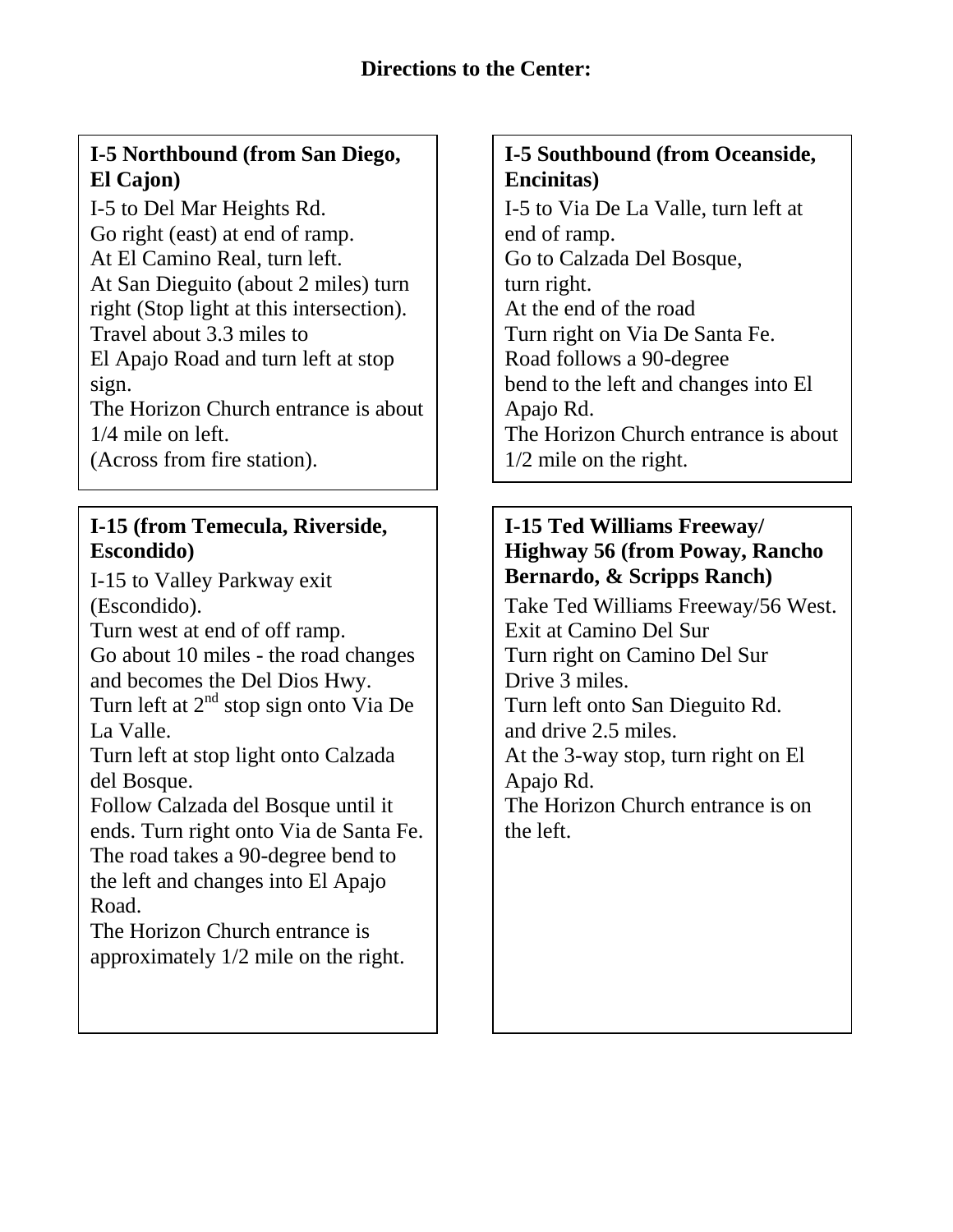# **Helen Woodward Animal Center Volunteer Application**



## **Identification**

**behalf (no family members, please.)**

|                                                                                                                                                           | <b>First Name</b>                                           | <b>Last Name</b>  | Age (if under 18) |                                   | Today's Date |
|-----------------------------------------------------------------------------------------------------------------------------------------------------------|-------------------------------------------------------------|-------------------|-------------------|-----------------------------------|--------------|
| Please be as complete                                                                                                                                     |                                                             |                   |                   |                                   |              |
| as possible in your<br>answers.                                                                                                                           | Address                                                     | City              | <b>State</b>      |                                   | Zip          |
| <b>Junior applicants</b>                                                                                                                                  |                                                             |                   |                   |                                   |              |
| (under 18) please<br>answer as many<br>questions as you can.<br>Be sure to print your                                                                     | Home Phone                                                  | <b>Work Phone</b> |                   | Cell/Pager                        |              |
| answers clearly in<br>blue or black ink.                                                                                                                  | <b>Email Address</b>                                        |                   |                   | <b>Requested Orientation Date</b> |              |
|                                                                                                                                                           | Name of <b>local</b> person to contact in case of emergency |                   |                   | Phone                             |              |
| <b>Education</b>                                                                                                                                          | School                                                      |                   | Location          | Training                          |              |
| Please tell us<br>a little about<br>your educational<br>background.<br><b>Include any</b><br>relevant training,<br>vocational schools,<br>workshops, etc. | High                                                        |                   |                   |                                   |              |
|                                                                                                                                                           | <b>College</b>                                              |                   |                   |                                   |              |
|                                                                                                                                                           | <b>Graduate</b>                                             |                   |                   |                                   |              |
|                                                                                                                                                           | <b>Other</b>                                                |                   |                   |                                   |              |
| <b>Employment</b>                                                                                                                                         |                                                             |                   |                   |                                   |              |
| <b>Enter</b><br>information<br>about your<br>employment<br>history at right,<br>starting with<br>your current or<br>most recent job.                      | Most recent or current employer's name                      |                   |                   |                                   |              |
|                                                                                                                                                           | Description of duties                                       |                   | Phone             | From                              | To           |
|                                                                                                                                                           | Previous employment                                         |                   | (                 |                                   |              |
|                                                                                                                                                           | Description of duties                                       |                   | Phone             | From                              | To           |
| <b>References</b>                                                                                                                                         |                                                             |                   |                   |                                   |              |
| Please give us the<br>names of some                                                                                                                       |                                                             |                   |                   |                                   |              |
| personal or business<br>contacts who can act                                                                                                              | Person's name                                               |                   | Daytime Number    | Relationship                      |              |
| as references on your<br>behalf (no family                                                                                                                | Person's name                                               |                   | Daytime Number    | Relationship                      |              |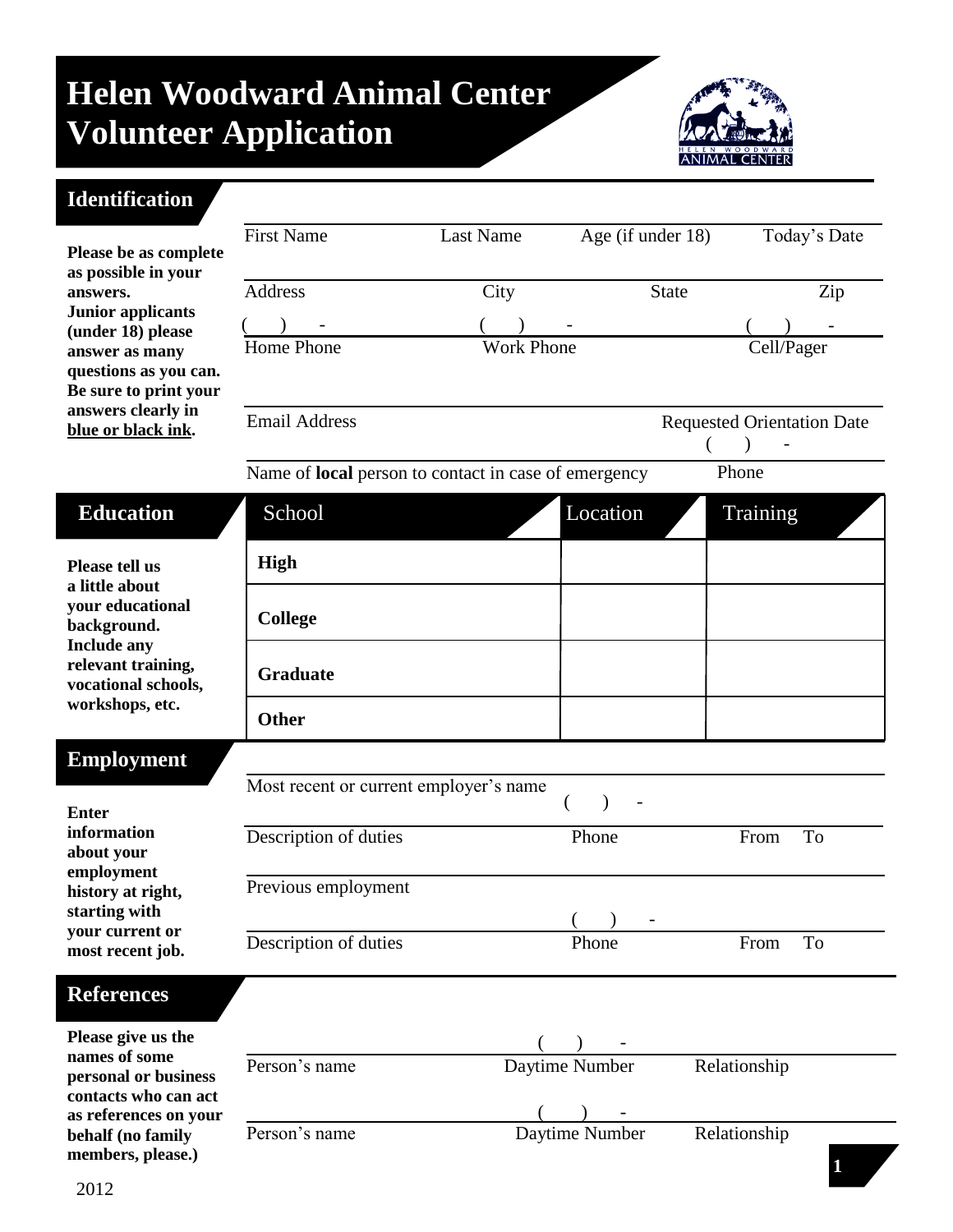### **Helen Woodward Animal Center Volunteer Application**

| <b>Experience</b><br><b>Check the</b><br>areas in which<br>you have<br>experience<br>below.<br><b>Animals</b><br>$\Box$ Horses<br>$\Box$ Other Large<br>Animals<br>$\Box$ Dog<br>$\Box$ Cat<br>$\Box$ Other Small<br>Animal<br>$\Box$ Husbandry<br>$\Box$ Training<br>$\Box$ Showing<br>$\Box$ Grooming | <b>Education</b><br>$\Box$ Classroom Instruction<br>$\Box$ Prepared Lesson Plans<br>□ Followed Lesson Plans<br>$\Box$ Taught Children:<br>Age/Subject:<br>$\Box$ Taught Adults/<br>Subject<br><b>Horsemanship</b><br><b>Clerical/Other</b><br>$\Box$ Western<br>$\Box$ Typing/WPM: $\_$<br>$\Box$ English<br>$\Box$ Accounting<br>$\Box$ Groundwork<br>$\Box$ 10 Key<br>$\Box$ Vaulting<br>$\Box$ Cash Receipts/<br>$\Box$ Instructor<br>Disbursements<br>$\Box$ Showing<br>$\Box$ Retail/Register<br>$\Box$ Caretaker<br>$\Box$ Phones<br>$\Box$ Barn mgmt.<br>switchboard<br>$\Box$ Lunging | <b>Community</b><br>$\Box$ Volunteer Work<br>$\Box$ Work with Children<br>$\Box$ Work with Adults<br>$\Box$ Work with Disabled Persons<br>$\Box$ Non-profit Organizations<br>□ Special Skills or Hobbies:<br>$\Box$ Restaurant experience:<br><b>Computers:</b><br>$\Box$ Macintosh<br>$\Box$ Windows<br>$\Box$ Desktop Publishing<br>$\Box$ Web Publishing<br>□ Accounting Software<br>$\Box$ Word Processing<br>$\Box$ Data Entry<br>$\Box$ Graphics | <b>Management</b><br>$\Box$ Supervisor/<br>Manager<br>$\Box$ Hired/Dismissed<br>Personnel<br>$\Box$ Employee Training<br>$\Box$ Project Coordination<br>No. of people supervised:<br>Marketing/Fundraising/PR<br>□ Customer Service<br>$\Box$ Photography<br>$\Box$ Writing<br>$\Box$ Working with Media<br>$\Box$ Marketing/Advertising<br>What product/service?<br>$\Box$ Sales/Phone Marketing |  |  |  |
|---------------------------------------------------------------------------------------------------------------------------------------------------------------------------------------------------------------------------------------------------------------------------------------------------------|-----------------------------------------------------------------------------------------------------------------------------------------------------------------------------------------------------------------------------------------------------------------------------------------------------------------------------------------------------------------------------------------------------------------------------------------------------------------------------------------------------------------------------------------------------------------------------------------------|--------------------------------------------------------------------------------------------------------------------------------------------------------------------------------------------------------------------------------------------------------------------------------------------------------------------------------------------------------------------------------------------------------------------------------------------------------|---------------------------------------------------------------------------------------------------------------------------------------------------------------------------------------------------------------------------------------------------------------------------------------------------------------------------------------------------------------------------------------------------|--|--|--|
| <b>Volunteering</b><br>Tell us why (besides a love for<br>animals) you want to<br>volunteer at the Center.                                                                                                                                                                                              |                                                                                                                                                                                                                                                                                                                                                                                                                                                                                                                                                                                               |                                                                                                                                                                                                                                                                                                                                                                                                                                                        |                                                                                                                                                                                                                                                                                                                                                                                                   |  |  |  |
| <b>Areas of</b><br><b>Interest</b>                                                                                                                                                                                                                                                                      | AniMeals                                                                                                                                                                                                                                                                                                                                                                                                                                                                                                                                                                                      | Retail Store/<br>Coins for<br>Critters<br><b>Resale Shop</b>                                                                                                                                                                                                                                                                                                                                                                                           | Animal<br>Ambassadors                                                                                                                                                                                                                                                                                                                                                                             |  |  |  |
| After your<br>orientation,<br>please choose                                                                                                                                                                                                                                                             | Adoptions<br><b>Animal Care</b>                                                                                                                                                                                                                                                                                                                                                                                                                                                                                                                                                               | Education<br>Pet Encounter<br>Therapy<br>Department                                                                                                                                                                                                                                                                                                                                                                                                    | Marketing &<br><b>Fund Raising</b>                                                                                                                                                                                                                                                                                                                                                                |  |  |  |
| areas you<br>could commit<br>to for 6<br>months in                                                                                                                                                                                                                                                      | Adoptions<br>Care<br>(Front Desk)                                                                                                                                                                                                                                                                                                                                                                                                                                                                                                                                                             | <b>Exotic Animal</b><br>Riding<br>Therapy                                                                                                                                                                                                                                                                                                                                                                                                              | Social Media                                                                                                                                                                                                                                                                                                                                                                                      |  |  |  |
| order of<br>preference,<br>$(1)$ first<br>choice                                                                                                                                                                                                                                                        | <b>Foster Care</b><br>(Adoptions)                                                                                                                                                                                                                                                                                                                                                                                                                                                                                                                                                             | <b>Barn Animal</b><br><b>Office Support</b><br>Care (Ed/Ther)<br>(Reception,<br>Accounting)                                                                                                                                                                                                                                                                                                                                                            | Events: (Day of Event)                                                                                                                                                                                                                                                                                                                                                                            |  |  |  |
| through $(4)$<br>fourth.                                                                                                                                                                                                                                                                                | Club Pet                                                                                                                                                                                                                                                                                                                                                                                                                                                                                                                                                                                      | Equine<br>Other<br>Hospital                                                                                                                                                                                                                                                                                                                                                                                                                            | <b>Smaller Events</b><br><b>Short Term Projects</b>                                                                                                                                                                                                                                                                                                                                               |  |  |  |
| <b>Personal</b><br>Please tell us a little<br>about yourself and                                                                                                                                                                                                                                        | Are you volunteering<br>for community service?<br>(school, club, courts, etc.)?                                                                                                                                                                                                                                                                                                                                                                                                                                                                                                               | Yes<br>N <sub>o</sub><br>⊔                                                                                                                                                                                                                                                                                                                                                                                                                             | For what organization?                                                                                                                                                                                                                                                                                                                                                                            |  |  |  |
| how you heard<br>about the Center.                                                                                                                                                                                                                                                                      |                                                                                                                                                                                                                                                                                                                                                                                                                                                                                                                                                                                               | Hours needed?                                                                                                                                                                                                                                                                                                                                                                                                                                          | Deadline?                                                                                                                                                                                                                                                                                                                                                                                         |  |  |  |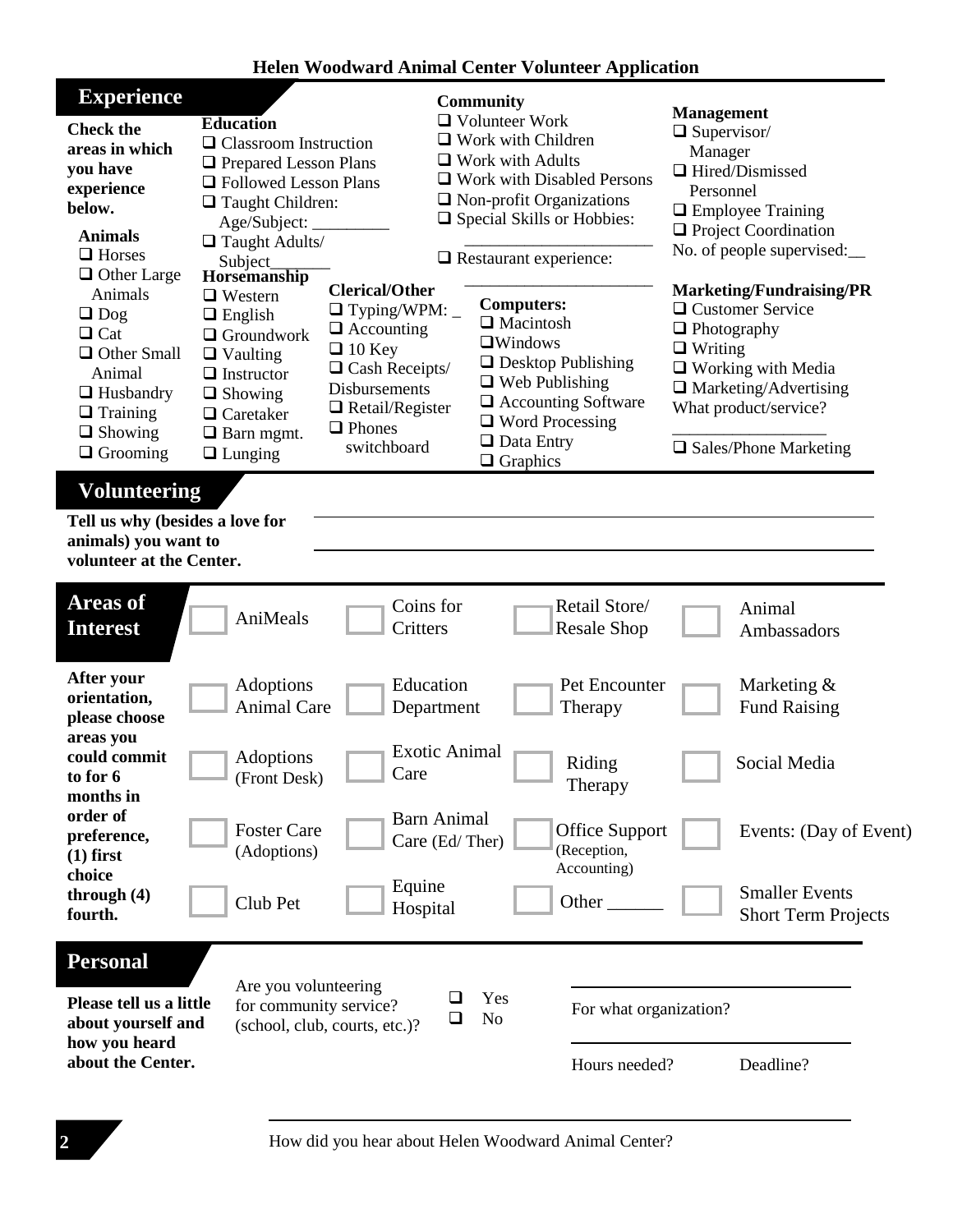## **Schedule**

**volunteer guidelines at right carefully. They contain important information about the Center's rules and policies.**

**Please list all hours that are you available, on a weekly basis, for at least 6-8 months. (We may need to explore your**  $1<sup>st</sup>$ **,**  $2<sup>nd</sup>$  **or**  $3<sup>rd</sup>$  **choice of shifts.) Fill in specific times. Do not write "flexible".** 



**Guidelines Please read the**  1. Volunteers are required to attend interviews, orientations, and training as the Center deems necessary. Volunteers are required to commit to a regular weekly schedule for 6 months or 70 hours minimum to participate in any Center program unless otherwise stated on job description.

- 2. Volunteers should be polite and helpful at all times. All people and animals are to be treated with respect and courtesy. Volunteers are required to adhere to the rules explained in the training as it pertains to animal handling.
	- 3. Volunteers should refer questions from the public regarding Center policies to the staff only. Volunteers should maintain confidentiality in regards to Center clients and business.
	- 4. Volunteers must accept the guidance and decisions of the professional staff person responsible for volunteer activities. Problems and disagreements should be taken to the department supervisor or the Volunteer Manager. Volunteer supervision should be consistent with the Volunteer Management Policy and Procedure Manual. This manual is available for review from the Volunteer Manager.
	- 5. Volunteers are responsible for keeping track of their schedules and logging in daily according to their supervisor's system. Reasonable notice is required if unable to make a volunteer shift.
	- 6. For safety reasons, volunteers are required to wear appropriate attire when working with animals. Smoking is allowed only in designated areas (see supervisor). Volunteers who work in a public access area are required to purchase and wear a Center T-shirt (approx. \$16) during their volunteer shift.
	- 7. Volunteers should not be in any area of the Center without the proper training or supervision. Guests of volunteers are not allowed to accompany the volunteer during their shift.
	- 8. Volunteers shall agree to the Center's right to release them for unsafe practices, for not following the procedures described in orientations and training sessions, or for any behavior that is inappropriate for Center business. Release will be determined by Center personnel only.
	- 9. Parents are required to sign paperwork for junior volunteers. We reserve the right to release a junior volunteer from his or her job without delay if we feel the situation is either unsafe or unproductive.
	- 10. Any accident or injury to either a person or animal should be reported to a Center manager immediately**.**
	- 11. No photos or videos of any kind can be taken on Center grounds without prior consent.
	- 12. Volunteers may not give any unapproved treats to any animals on Center grounds. Please check with your Volunteer Supervisor or a Center supervisor before giving any kind of treat to any animal on Center property. No rawhide treats may be given at any time.

# **The Center**

- **Agrees to:**
	- 1. Provide an orientation, training, and continuing education as available for the assigned position.
	- 2. Assign a staff person to supervise volunteer activities.
	- 3. Provide extended opportunities, when available, for those volunteers who are interested and qualified.

**Volunteer Initial: \_\_\_\_\_\_\_\_\_\_ Date: \_\_\_\_\_\_\_\_\_\_\_\_\_**